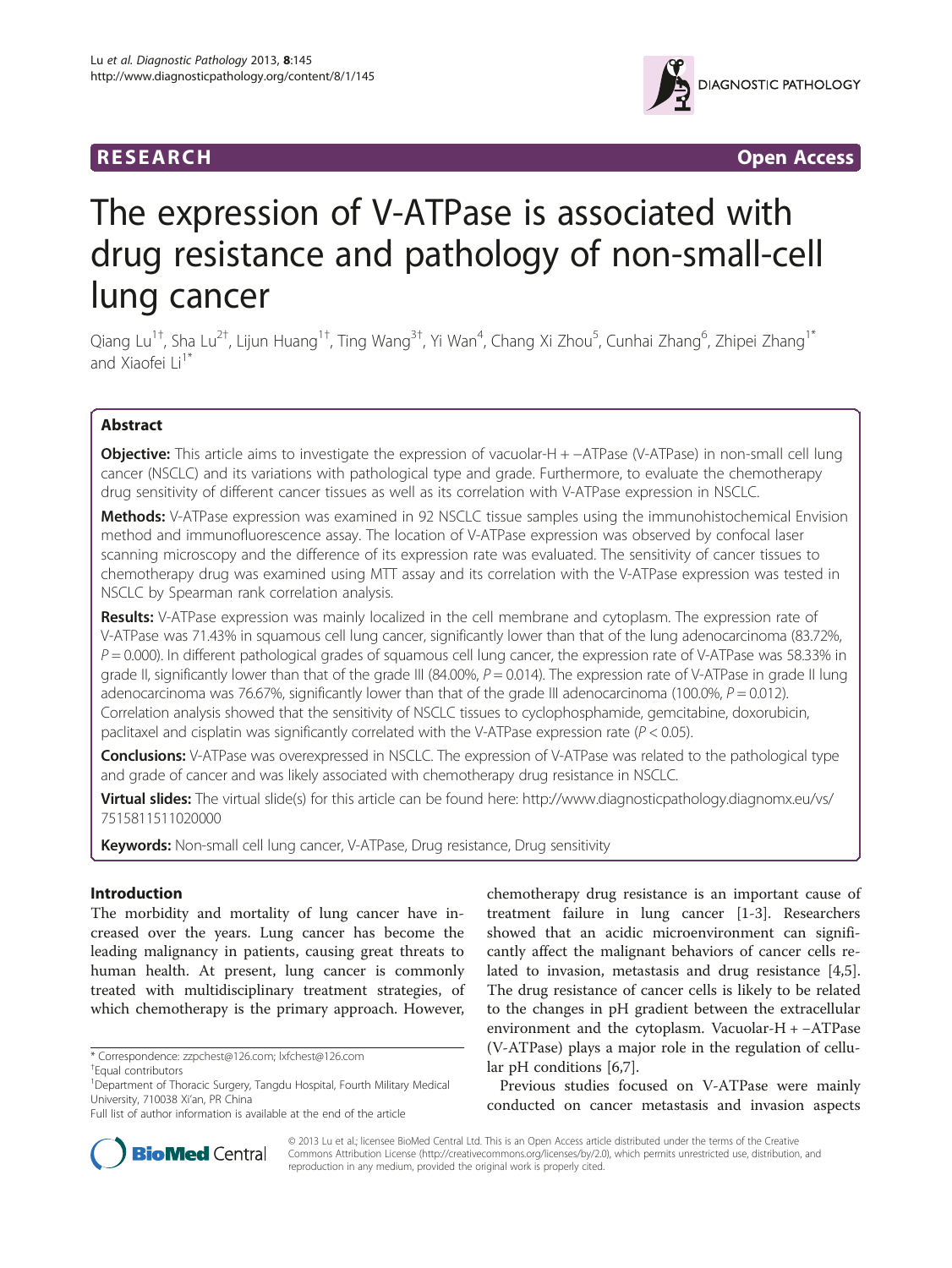[[8-11](#page-5-0)]. However, there are no detailed reports on the correlation between V-ATPase expression and drug resistance in tumor cells. In this study, we examined the expression of V-ATPase in different pathological types of non-small cell lung cancer (NSCLC) by immunohistochemical and immunofluorescence assays, followed by the evaluation of the drug resistance in NSCLC tissues. The results were used to explore the correlation between V-ATPase expression and chemotherapy drug resistance in NSCLC. This work presents the first evidence of high V-ATPase expression in NSCLC. The expression of V-ATPase was shown to be related to the pathological type and grade of the cancer and might be associated with the chemotherapy drug resistance in NSCLC.

## Materials and methods

During May 2011 to April 2012, clinical specimens were collected from 92 patients of primary NSCLC who underwent thoracic surgery in Tangdu Hospital, Fourth Military Medical University. The patients included 66 males and 26 female with an average age of  $63.2 \pm 13.1$ . All patients were classified according to the lung cancer classification and the evaluation criteria were jointly announced by the International Society for the Study of Lung Cancer, the American Thoracic Society and the European Respiratory Society. The experiments were conducted with NSCLC specimens of two histological types of lung cancer including squamous cell lung cancer and adenocarcinoma (Table 1).

All the 45 smoking patients were male and pack-years of them were fifteen in average. There were 12 female patients suffered passive smoking. 23 female patients had the history of exposure to cooking fume and one to asbestos. 22 people have exposure history of diesel exclusion, which were include 17 male patients and 5 female patients.

|  |  | Table 1 Patient characteristics (NSCLC,n = 92) |  |  |
|--|--|------------------------------------------------|--|--|
|--|--|------------------------------------------------|--|--|

| Variable                  | Result    |
|---------------------------|-----------|
| Age, n (%)                |           |
| $\leq 60$                 | 43(46.74) |
| >60                       | 49(53.26) |
| Sex, n (%)                |           |
| Male                      | 66(71.74) |
| Female                    | 26(28.26) |
| TNM stages, n (%)         |           |
| Ш                         | 54(58.70) |
| Ш                         | 38(41.30) |
| Cell types, n (%)         |           |
| Squamous cell lung cancer | 49(71.42) |
| Lung adenocarcinoma       | 43(83.72) |

Immediately after the clinical specimens were collected in the surgery,  $1.5-2.0$  cm<sup>3</sup> specimens were cut and placed in sterile tubes pre-filled with sterile RPMI 1640 culture medium. Part of the fresh cancer tissue was used for testing the susceptibility to chemotherapy drugs. The specimens were fixed with 10% formalin and were embedded in paraffin after routine dehydration and transparency. Histopathological typing and grading were performed by the Department of Pathology and clinical typing after the surgery. All patients agreed to sign written informed consents. The study was approved by the Ethics Committee of the hospital.

#### Reagents

The V-ATPase protein antibody (commercialized mouse anti-human, Molecular Probes) was purchased from Jingmei (Shenzhen, China). An Envision™ kit for immunohistochemical analysis (Dako) and the secondary antibody for immunofluorescence assay were purchased from Santa Crus Biotechnoloty (Shanghai, China).

Chemotherapy drugs including: cyclophosphamide, gemcitabine, doxorubicin, paclitaxel and cisplatin were purchased from Jiangsu Ruiheng Co., Ltd (Lianyungang, China), Lilly France (Fegersheim, France), Zhejiang Hisun Pharmaceutical Corporation (Zhejiang, China), Bristol-Myers Squibb Co. (Tokyo, Japan) and Shandong Qilu Pharmaceutical Co., Ltd (Jinan, China), respectively. The RPMI1640 media was purchased from Gibco Co (CA, USA). Fetal bovine serum was purchased from Zhejiang Tianhang Biological Technology Co., Ltd (Hangzhou, China). Trypsin was purchased from Hyclone Co. (Logan, UT, USA.). The MTT and DMSO were purchased from Sigma-Aldrich (St. Louis, MO, USA).

#### Cell suspension preparation and drug sensitivity test

Fresh cancer tissue was repeatedly washed with saline solution containing penicillin-streptomycin. After the fat and necrotic tissues were removed, the cell suspension was prepared with the cancer tissue and was filtered through a 200-mesh sieve of steel-net. The cell density in the suspension was adjusted to  $5 \times 10^5$  to  $10^7$ /ml with the 1640 complete culture medium and the cells were counted by trypan blue staining. The diluted cell suspension was inoculated to 96-well culture plates (190  $\mu$ l/ well) in four groups including: blank, control and experimental groups of high- and low-level drug groups (four wells per group). The inoculated plates were incubated at 37°C in a 5%- $CO_2$  incubator for 24 h. In the next step, 10-μl aliquots of the abovementioned chemotherapy drugs were added to the high-level drug group with final concentrations adjusted to the human plasma concentration (12, 2, 0.4, 0.5 and 1 mg/ml, respectively). The drugs used in the low-level drug group were correspondingly diluted four times.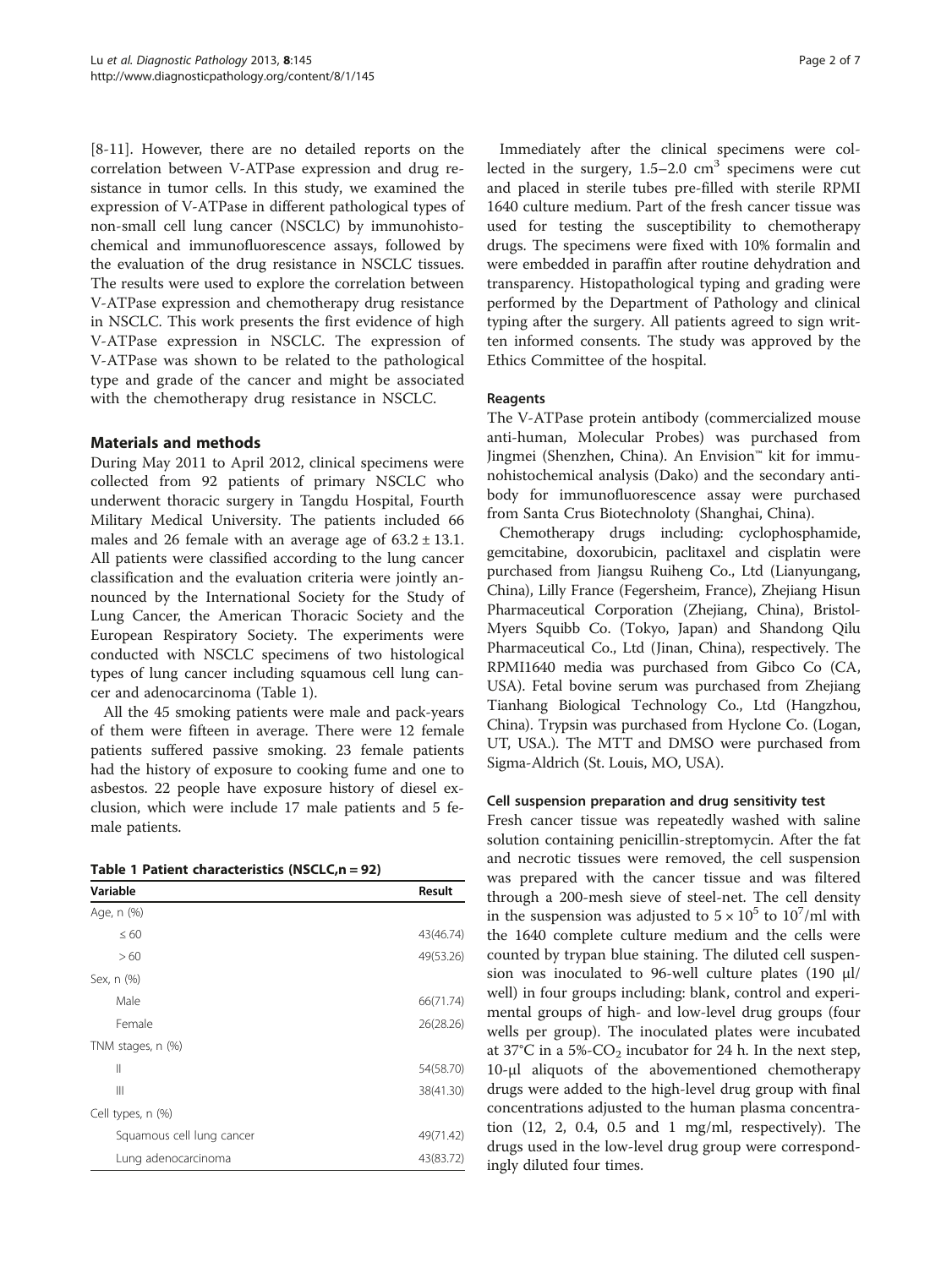<span id="page-2-0"></span>

Figure 1 Expression of V-ATPase in NSCLC. (A): squamous cell lung cancer; (B): lung adenocarcinoma; (A,B): positive staining of V-ATPase in the plasma membrane and cytoplasm; (C): blank (EnVision; 400x).

#### Chemosensitivity assay

After 48-h incubation, 20 μl of MTT reagent (5 mg/ml) was added to each well. The plates were incubated for 4 h. The culture supernatant was removed and 150 μl of DMSO was added to each well. The plates were oscillated for 5 min to dissolve MTT formazan crystals. The absorbance of each well was determined at 570 nm using a microplate reader.

#### Calculation of the drug sensitivity

#### Calculation of drug inhibition rate (IR)

The drug inhibition and cell survival rates were calculated based on the following formula:

Drug inhibition rate  $(\%)$  = (Optical density of control group-optical density of drug group)/(optical density of control group-optical density of blank group)  $\times$  100%

Cell survival rate = Drug group/Control group

#### Criteria for chemotherapy drug sensitivity

The criteria for chemotherapy drug sensitivity as followings: the IR of less than 30% was considered as drug resistance; 30–50% as low sensitivity; higher than 50% as medium sensitivity and higher than 70% as high sensitivity.

#### Immunohistochemical assay of V-ATPase protein

The specimens were prepared as 5-μm serially sectioned slides and were used for HE and immunohistochemical staining. The immunohistochemical staining included two steps (Envision™). First, the slices were dewaxed to water, digested with urea and blocked with 3% hydrogen peroxide. After the microwave repair with a citric acid buffer, the slides were cooled, blocked with 10% goat serum and incubated with the primary antibody at 4°C overnight. Second, the slides were taken from the refrigerator and were recovered to 37°C. The anti-rabbit secondary antibody (EnVision) was added for reaction at 37°C temperature. The slides were washed with phosphate buffer saline (PBS) between each intermediate step. After the diaminobenzidine staining, the slides were examined by microscopy. The staining was terminated and the slides were slightly stained with hematoxylin. After dehydration and transparency treatments, the slides were examined by light microscopy. The control group was prepared with positive, negative and blank controls.

#### Immunofluorescence assay of V-ATPase protein

The specimens were incubated with the primary antibody following the same procedure as described above. The slides were recovered to 37°C on the following day and TRITC-labeled red fluorescent anti-mouse antibody was added. The slides were incubated at 37°C for 40 min, washed with PBS, mounted with glycerin, examined by laser confocal microscopy and photographed.



the plasma membrane and cytoplasm (1000×).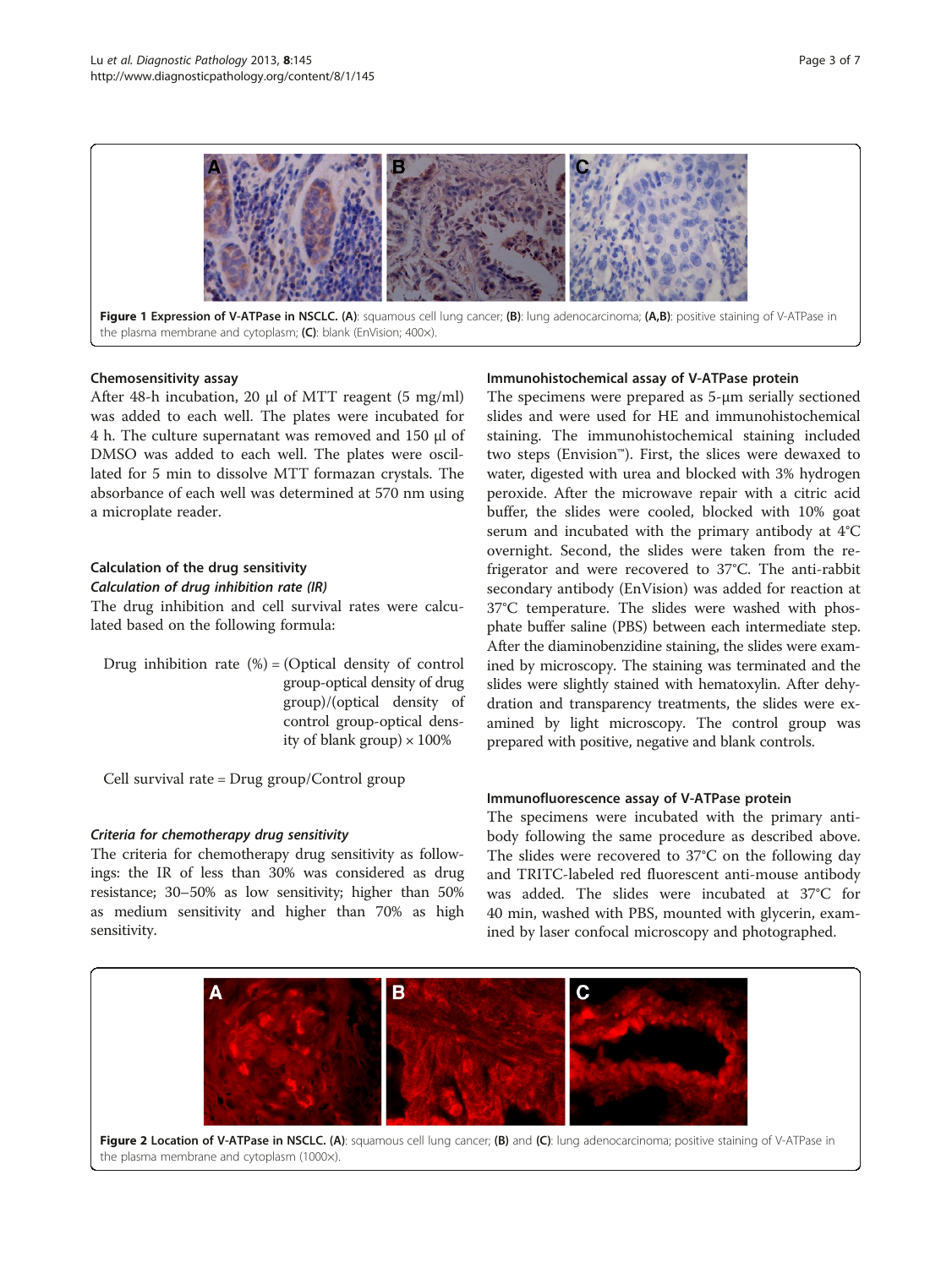| Typing                    | n  | Pathological |    | V-ATPvase positive intensity |      | <b>Positive</b> | p-value     |             |  |  |  |
|---------------------------|----|--------------|----|------------------------------|------|-----------------|-------------|-------------|--|--|--|
|                           |    | grading      | -  |                              | $++$ | rate %          |             |             |  |  |  |
| Squamous cell lung cancer | 49 |              | 10 | 14                           |      | 58.33           | $U = 195.0$ | $U = 593.5$ |  |  |  |
|                           |    | Ш            | 4  | 17                           | 4    | 84              | $p = 0.014$ |             |  |  |  |
| Lung adenocarcinoma       | 43 | Ш            |    | 11                           | 12   | 76.67           | $U = 101.0$ | $p = 0.000$ |  |  |  |
|                           |    | Ш            |    |                              |      | 100             | $p = 0.000$ |             |  |  |  |

Table 2 Expression of V-ATPase in different differentiations of NSCLC

## Scoring of immunohistochemical data

The V-ATPase protein expression was mainly localized in the cytoplasm and nuclear membrane. According to the semi-quantitative integration method, five random fields of view were observed for each specimen at high magnification (×400). The results were scored based on the following criteria: First, positive cells (≤5%: 0; 6– 25%: 1; 26–50%: 2; 51–75%: 3 and >75%: 4). Second, positive intensity (yellow: 1; brown: 2 and tan: 3). Third, cell positive rate integrally multiplied by the staining intensity:  $[(0: negative (-), 1-4: weakly positive (+); 5-8: modern$ ately positive  $(++)$  and 9–12: strongly positive  $(+++)$ ] [\[11](#page-5-0)].

## Statistical methods

Statistical analysis was performed with SPSS software. Data comparison among squamous cell carcinoma and adenocarcinoma, pathological grades of squamous cell carcinoma, and pathological grades of adenocarcinoma were done using the Mann–Whitney U rank sum test. The correlation between the drug sensitivity of cancer tissues and the expression of V-ATPase was analyzed by Spearman rank correlation analysis. The rank correlation coefficients were expressed as rs  $(P < 0.05, \text{rs} < -0.3 \text{ was})$ considered as negatively correlated).

## Results

## Immunohistochemistry and immunofluorescence data

The results of the immunohistochemical assay showed that the V-ATPase expression was mainly localized in the cell membrane and cytoplasm (Figure [1](#page-2-0)), whereas the immunofluorescence staining was mainly localized in the cell membrane (Figure [2](#page-2-0)). The total expression rate of V-ATPase in squamous cell lung cancer was 71.43% (Table 2), significantly lower than that of the lung adenocarcinoma (83.72%,  $P = 0.000$ ). Among different pathological grades of squamous cell lung cancer, the expression rate of V-ATPase was 58.33% in grade II, significantly lower than that of the grade III (84.00%, 0.014). As for the adenocarcinoma, the expression rate of V-ATPase was 76.7% in grade II adenocarcinoma (Table 2), significantly lower than that of the grade III adenocarcinoma  $(100.0\%, P = 0.012).$ 

## Correlation between cancer tissue chemotherapy drug sensitivity and associated V-ATPase expression

The sensitivity of the lung cancer tissues to cyclophosphamide, gemcitabine, doxorubicin, paclitaxel, and cisplatin and the expression of V-ATPase in NSCLC tissues had a P value of less than 0.05. The corresponding correlation coefficients (rs) were -0.697, -0.654, -0.598, -0.216 and -0.604, respectively (Table 3). Similarly, the P-values of the correlation test was less than 0.05 (Table [4](#page-4-0)) for cyclophosphamide, gemcitabine, doxorubicin, paclitaxel, and cisplatin in squamous cell lung cancer (rs = -0.584, -0.512, -0.544, -0.269 and −0.306, respectively). Furthermore, the P-values of the correlation test was less than 0.05 (Table [5\)](#page-4-0) for cyclophosphamide, gemcitabine, doxorubicin and cisplatin (rs = -0.742, -0.607, -0.63, -0.349 and −0.707).

## **Discussion**

Although antineoplastic agents have an important role in the treatment of NSCLC, their treatment efficiency is commonly low due to the tumor cell resistance. The membrane transport proteins play a key role in drug metabolism. In particular, the drug efflux process mediated by ATP-binding cassette (ABC) transporter plays a major role in the chemotherapy drug resistance in cancer cells [[7\]](#page-5-0). A large body of work has been conducted on the drug resistance-related Multi-drug resistance 1

Table 3 The correlation of V-ATPase expression with drug sensitivity in NSCLC

| V-ATPase Cyclophosphamide |      |  |                  |  |                    | Gemcitabine |      |                  |               |                                         |  | Doxorubicin |  |          |                    |  | Paclitaxel |           |  |                                                                                                |  |       | <b>Cisplatin</b> |   |                    |  |  |
|---------------------------|------|--|------------------|--|--------------------|-------------|------|------------------|---------------|-----------------------------------------|--|-------------|--|----------|--------------------|--|------------|-----------|--|------------------------------------------------------------------------------------------------|--|-------|------------------|---|--------------------|--|--|
|                           |      |  |                  |  |                    |             |      |                  |               |                                         |  |             |  |          |                    |  |            |           |  | R LS MS HS p value R LS MS HS p value R LS MS HS p value R LS MS HS p value R LS MS HS p value |  |       |                  |   |                    |  |  |
|                           |      |  | $0 \t12 \t6 \t3$ |  | $y^2 =$<br>53.3    |             |      | $0 \t4 \t11 \t6$ |               | $x^2 = 0$ 3 6 12 $x^2 = 1$ 0 2<br>48.13 |  |             |  |          | 41.09              |  |            |           |  | $18 \text{ } x^2 =$<br>22.35                                                                   |  | 2 2 8 |                  | 9 | $y^2 =$<br>46.9    |  |  |
|                           |      |  | 14 26 4 0        |  | $D =$<br>0.000     |             |      | 6 12 24 2        |               | $p = 1610126$<br>0.000                  |  |             |  |          | $p =$<br>0.000     |  |            | 1 1 10 32 |  | $p =$<br>0.001                                                                                 |  |       | 6 13 17 8        |   | $p =$<br>0.000     |  |  |
| $++$                      | 24 R |  |                  |  | $rs =$<br>$-0.697$ | 14          | 13() |                  | <sup>()</sup> | $rs =$<br>$-0654$                       |  | 15 11       |  | $\Omega$ | $rs =$<br>$-0.598$ |  | 63/        |           |  | $rs =$<br>$-0.216$                                                                             |  |       |                  |   | $rs =$<br>$-0.604$ |  |  |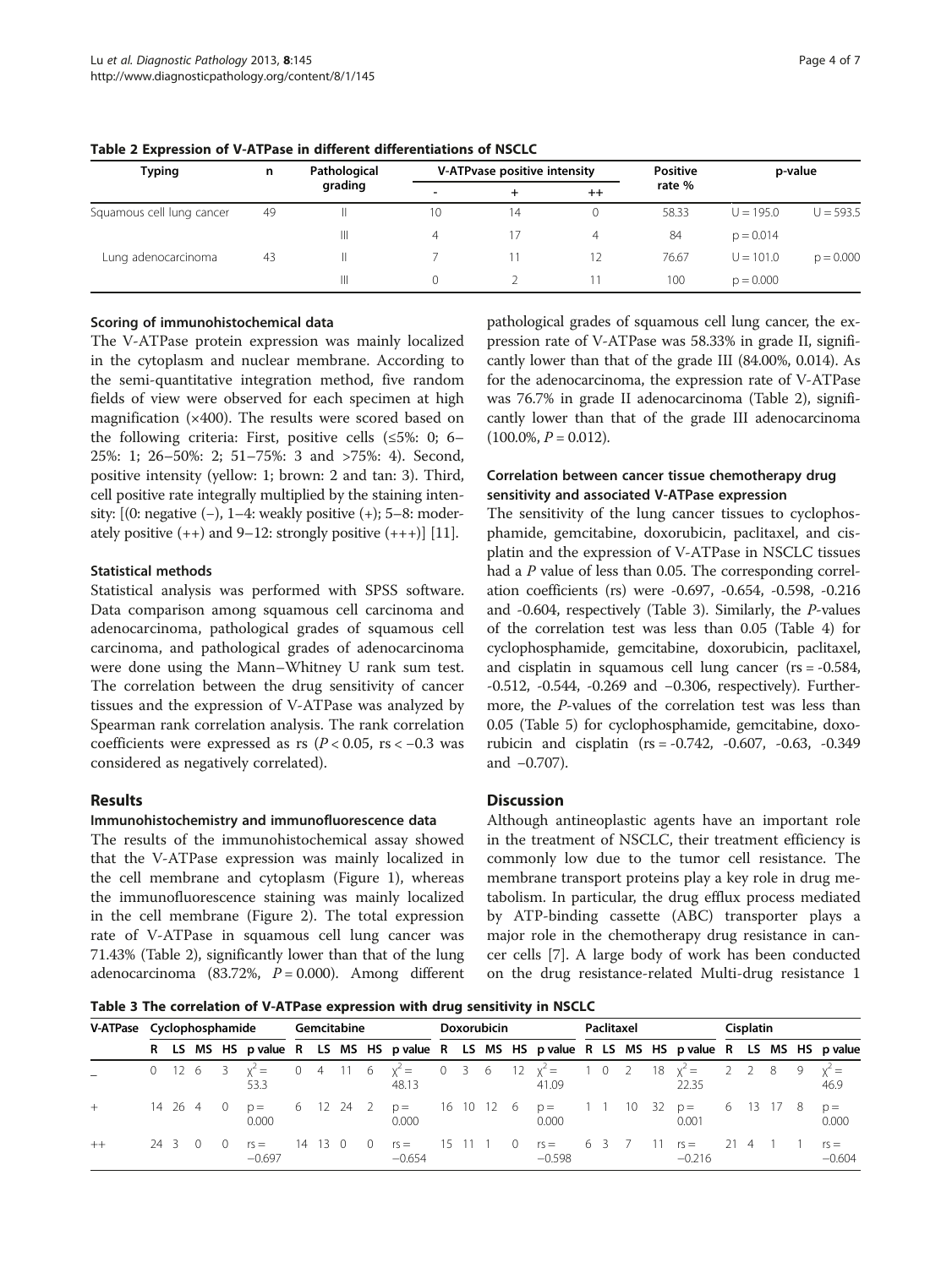| ⊣וזו | ונ |  |
|------|----|--|

<span id="page-4-0"></span>

|  |  |  |  |  |  |  |  |  | Table 4 The correlation of V-ATPase expression with drug sensitivity (resistance) in squamous cell lung cancer |
|--|--|--|--|--|--|--|--|--|----------------------------------------------------------------------------------------------------------------|
|--|--|--|--|--|--|--|--|--|----------------------------------------------------------------------------------------------------------------|

| V-ATPase Cyclophosphamide |  |          |  |  | Gemcitabine            |         |  |                  |                                                                                                | <b>Doxorubicin</b> |  |             |  |                   | Paclitaxel |  |                             |  |                                    |  | <b>Cisplatin</b> |  |  |                    |  |
|---------------------------|--|----------|--|--|------------------------|---------|--|------------------|------------------------------------------------------------------------------------------------|--------------------|--|-------------|--|-------------------|------------|--|-----------------------------|--|------------------------------------|--|------------------|--|--|--------------------|--|
|                           |  |          |  |  |                        |         |  |                  | R LS MS HS p value R LS MS HS p value R LS MS HS p value R LS MS HS p value R LS MS HS p value |                    |  |             |  |                   |            |  |                             |  |                                    |  |                  |  |  |                    |  |
|                           |  |          |  |  | $=30.12$               |         |  |                  | 0 3 2 2 $\chi$ 2 0 2 3 2 $\chi$ 2 = 0 2 0 5 $\chi$ 2 = 0 0 0 0 $\chi$ 2 = 0 0 2 5<br>24.143    |                    |  |             |  | 34.11             |            |  |                             |  | 10.03                              |  |                  |  |  | $x^2 =$<br>32.88   |  |
|                           |  |          |  |  | 4 7 2 0 p=0.00 3 6 4 0 |         |  |                  | p = 0 4 5 1<br>0.000                                                                           |                    |  |             |  | $p =$<br>0.000    |            |  | $0 \quad 1 \quad 5 \quad 7$ |  | p = 336 1<br>0.124                 |  |                  |  |  | $p =$<br>0.000     |  |
| $++$                      |  | -20 -3 - |  |  | $rs =$<br>$-0.742$     | 12 11 0 |  | $\left( \right)$ | $rs =$<br>$-0.607$                                                                             | 09                 |  | $1 \quad 0$ |  | $rs =$<br>$-0630$ |            |  |                             |  | 4 3 5 11 rs = 17 4 1 1<br>$-0.349$ |  |                  |  |  | $rs =$<br>$-0.707$ |  |

R: Resistance; LS: Low sensitivity; MS: Moderate sensitivity; HS: High sensitivity.

(MDR1), multidrug resistance-associated protein (MRP) and ATP-binding cassette transporter 2 (ABCG 2), which function through different mechanisms [[12-16](#page-5-0)].

Molecular mechanisms of tumor cell resistance were another hot point. It was found that molecular pathological pathways of lung cancer were related with potential drug influence also. Structural of EGFR changes leading to the activating properties. Insertions in exon 19 are likely to respond to TKI therapy [\[17](#page-6-0)]. Lung adenocarcinoma with predominant SMPC (stromal invasive micropapillary component) may be associated with a poor prognosis and have different phenotypic and genotypic characteristics [\[18](#page-6-0)].

ATPase ion pump is an ATP-dependent active transport carrier, which transports  $\mathrm{Na}^+$ , K<sup>+</sup>, H<sup>+</sup>,  $\mathrm{Ca}^{2+}$  and  $\mathrm{Cu}^{2+}$ out of the cells and organelles. V-ATPase is a macromolecular complex enzyme of ATPase and is expressed on the vacuolar membrane of cytoplasm (microsome), as well as the cell membrane. V-ATPase produces or maintains the transmembrane electrochemical ionic gradient that is related to the accumulation, intracellular distribution and sensitivity of the anticancer drugs [\[19\]](#page-6-0). The overexpression of V-ATPase in tumor cells is of great significance to the maintenance of cytoplasmic alkaline environment, promotion of tumor cell growth, improvement of the extracellular acid environment, promotion of cell invasion and metastasis [\[8](#page-5-0)[,20\]](#page-6-0). Furthermore, it induces the invasive phenotype in the tumor cells [\[21,22](#page-6-0)]. The transport capacity of ABCG2 for methotrexate, folic acid, mitoxantrone and topotecan can be enhanced under low pH conditions in tumor cell lines, such that at pH 5.5, the transport capacity of ABCG2 for drugs is five times higher

than that of the normal conditions [\[23,24](#page-6-0)]. The drug resistance could be possibly related to the changes in the pH gradient between the extracellular environment and the cytoplasm. It is believed that V-ATPase plays a major role in the regulation of intracellular pH value [\[25-27](#page-6-0)]. Available data on V-ATPase have mainly been reported based on the plant studies [\[28,29\]](#page-6-0) with the exception of a few reports on liver, breast, pancreatic, esophageal, gastric carcinomas as well as melanoma cells [\[8-11\]](#page-5-0). However, no reports are available on the correlation between the V-ATPase expression in NSCLC and the drug resistance in the relevant cancer tissues.

In this study, the results of the immunohistochemical and immunofluorescence assays showed that V-ATPase was overexpressed in NSCLC, while its expression rate was significantly lower in the adjacent normal tissue (data not shown). In terms of different histological types of NSCLC, the V-ATPase expression rate was 71.43% and 83.72% in squamous cell lung cancer and lung adenocarcinoma. The Mann–Whitney rank sum test indicated that there were significant differences in the V-ATPase expression rate between the two cancer tissues  $(P < 0.001)$ . The rank sum test among different grades of squamous cell lung cancer and different differentiation degrees of adenocarcinoma further showed significant differences  $(P = 0.014$  and 0.012, respectively). These results suggested that was overexpressed in NSCLC. Furthermore, it was demonstrated that the V-ATPase expression rate of lung adenocarcinoma was higher than that of the squamous cell lung cancer and higher in grade ΙΙΙ adenocarcinoma than that of the well-differentiated adenocarcinoma. In clinical practice, it is commonly found that

Table 5 The correlation of V-ATPase expression with drug sensitivity (resistance) in lung adenocarcinoma

|         | V-ATPase Cyclophosphamide |         |      |   |                                                                                                | Gemcitabine |    |      |  |                                    | <b>Doxorubicin</b> |  |         |  |                                           | Paclitaxel |  |          |    |                    |      | <b>Cisplatin</b> |         |  |                    |  |
|---------|---------------------------|---------|------|---|------------------------------------------------------------------------------------------------|-------------|----|------|--|------------------------------------|--------------------|--|---------|--|-------------------------------------------|------------|--|----------|----|--------------------|------|------------------|---------|--|--------------------|--|
|         |                           |         |      |   | R LS MS HS p value R LS MS HS p value R LS MS HS p value R LS MS HS p value R LS MS HS p value |             |    |      |  |                                    |                    |  |         |  |                                           |            |  |          |    |                    |      |                  |         |  |                    |  |
|         | 0 <sub>9</sub>            |         | $-4$ |   | 20.68                                                                                          |             |    |      |  | $y^2 = 0$ 2 8 4 $y^2 = 1$<br>21.45 |                    |  |         |  | 0 1 6 7 $x^2 = 1$ 0 2 11 $x^2 =$<br>17.47 |            |  |          |    | 15.12              |      |                  | 2 2 6 4 |  | $Y^2 =$<br>21.04   |  |
|         |                           | 10 19 2 |      | 0 | $D =$<br>0.002                                                                                 |             | 36 | 20 2 |  | $p =$<br>0.002                     |                    |  | 136 / 5 |  | $p =$<br>0.008                            |            |  | 1 0 5 25 |    | $p =$<br>0.004     |      | 5 10             |         |  | $D =$<br>0.002     |  |
| $^{++}$ |                           |         |      |   | $rs =$<br>$-0.584$                                                                             |             |    |      |  | $rs =$<br>$-0.512$                 |                    |  |         |  | $rs =$<br>$-0.544$                        |            |  |          | () | $rs =$<br>$-0.269$ | 4 () |                  |         |  | $rs =$<br>$-0.306$ |  |

R: Resistance; LS: Low sensitivity; MS: Moderate sensitivity; HS: High sensitivity.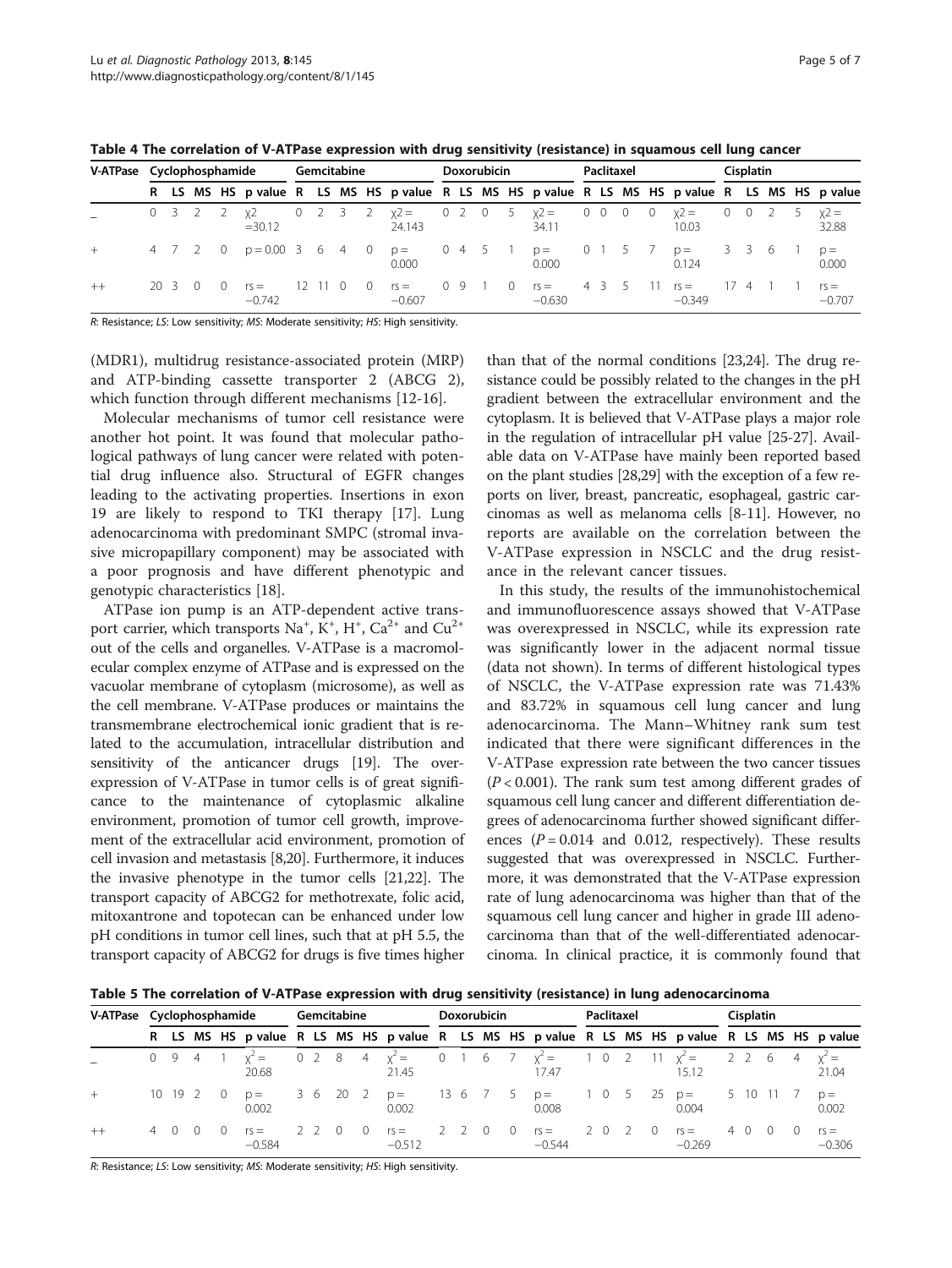<span id="page-5-0"></span>lung adenocarcinoma is more resistant to chemotherapy drugs than squamous cell lung cancer, and that the resistance level is often related to the degree of malignancy. Together these findings indicated that the V-ATPase expression could be potentially related to the drug resistance in NSCLC.

In order to further examine the relationship between the V-ATPase expression and the drug resistance in NSCLC, we carried out the cancer tissue drug sensitivity test. Spearman rank correlation analysis was performed for the results of the drug sensitivity test of cyclophosphamide, gemcitabine, doxorubicin, paclitaxel and cisplatin in NSCLC tissues and for the V-ATPase expression in the corresponding tissues. All the obtained P-values were less than 0.05 and all the coefficients of rank correlation were less than −0.30. The correlation was found to be higher in lung adenocarcinoma as compared to that of the squamous cell lung cancer. However, this correlation was not significant for paclitaxel when tested separately in squamous cell lung cancer and lung adenocarcinoma. Overall, there was a negative correlation between the V-ATPase expression and drug sensitivity in the NSCLC tissues. Therefore, the V-ATPase expression had a strong positive correlation with the drug resistance in the NSCLC tissues. This finding suggested that the V-ATPase expression could be related to the drug resistance in the NSCLC tissues. The V-ATPase expression rate had a stronger correlation with the drug resistance in the lung adenocarcinoma tissue as compared to that of the squamous cell lung cancer tissue.

Although this study did not prove that the expression of V-ATPase was directly linked to the drug resistance of cancer tissues, other experiments have already shown that the activity of V-ATPase was increased in multidrug-resistant cell lines. Its subunit genes were upregulated under the action of antineoplastic agents [[30,31\]](#page-6-0). Therefore, we speculated that V-ATPase was related to the drug resistance in tumor tissues. However, further experiments are needed to unravel the exact mechanism.

#### Competing interest

All of the authors in this manuscript declared that no financial interests were related to this study or future application after publication.

#### Authors' contributions

All authors contributed to this work. QL participated in the design of the study. SL and LH conceived of the study, participated in its design. TW helped draft the manuscript. YW performed the statistical analysis.CXZ and CZ helped search articles. ZZ was involved in the direct clinical care (diagnosis, decision making, and treatment) of the reported patient. XL revised the draft. All authors read and approved the final manuscript.

#### Author details

<sup>1</sup>Department of Thoracic Surgery, Tangdu Hospital, Fourth Military Medical University, 710038 Xi'an, PR China. <sup>2</sup>Department of Intensive Care Unit, Xi'an Central Hospital, Xi'an, China. <sup>3</sup>Department of Vascular and Endocrine Surgery, Xijing Hospital, Fourth Military Medical University, Xi'an, China.

4 Department of Health Statistics & Institute for Health Informatics, Fourth Military Medical University, Xi'an, China. <sup>5</sup>Department of Nanlou Respiratory Diseases, PLA General Hospital, Beijing, China. <sup>6</sup>Department of Intensive Care Unit, 117th Hospital of PLA, Hangzhou, China.

#### Received: 17 June 2013 Accepted: 26 August 2013 Published: 28 August 2013

#### References

- 1. Owonikoko TK, Behera M, Chen Z, Bhimani C, Curran WJ, Khuri FR, Ramalingam SS: A systematic analysis of efficacy of second-line chemotherapy in sensitive and refractory small-cell lung cancer. J Thorac Oncol 2012, 7:866–872.
- 2. Ho CC, Kuo SH, Huang PH, Huang HY, Yang CH, Yang PC: Caveolin-1 expression is significantly associated with drug resistance and poor prognosis in advanced non-small cell lung cancer patients treated with gemcitabine-based chemotherapy. Lung Cancer 2008, 59:105–110.
- 3. Ohashi K, Sequist LV, Arcila ME, Moran T, Chmielecki J, Lin YL, Pan Y, Wang L, de Stanchina E, Shien K, et al: Lung cancers with acquired resistance to EGFR inhibitors occasionally harbor BRAF gene mutations but lack mutations in KRAS, NRAS, or MEK1. Proc Natl Acad Sci U S A 2012, 109:E2127–E2133.
- 4. Peebles KA, Lee JM, Mao JT, Hazra S, Reckamp KL, Krysan K, Dohadwala M, Heinrich EL, Walser TC, Cui X, et al: Inflammation and lung carcinogenesis: applying findings in prevention and treatment. Expert Rev Anticancer Ther 2007, 7:1405–1421.
- 5. Huang Y, Sadee W: Membrane transporters and channels in chemoresistance and -sensitivity of tumor cells. Cancer Lett 2006, 239:168–182.
- 6. Sasazawa Y, Futamura Y, Tashiro E, Imoto M: Vacuolar H + −ATPase inhibitors overcome Bcl-xL-mediated chemoresistance through restoration of a caspase-independent apoptotic pathway. Cancer Sci 2009, 100:1460–1467.
- 7. Nishisho T, Hata K, Nakanishi M, Morita Y, Sun-Wada GH, Wada Y, Yasui N, Yoneda T: The a3 isoform vacuolar type H(+)-ATPase promotes distant metastasis in the mouse B16 melanoma cells. Mol Cancer Res 2011, 9:845–855.
- 8. Hendrix A, Sormunen R, Westbroek W, Lambein K, Denys H, Sys G, Braems G, Van den Broecke R, Cocquyt V, Gespach C, et al: V-ATPase expression and activity is required for Rab27B-dependent invasive growth and metastasis of breast cancer. Int J Cancer 2013, 133(4):843–845.
- 9. Hinton A, Sennoune SR, Bond S, Fang M, Reuveni M, Sahagian GG, Jay D, Martinez-Zaguilan R, Forgac M: Function of a subunit isoforms of the V-ATPase in pH homeostasis and in vitro invasion of MDA-MB231 human breast cancer cells. *J Biol Chem 2009*, 284:16400-16408.
- 10. Straud S, Zubovych I, De Brabander JK, Roth MG: Inhibition of iron uptake is responsible for differential sensitivity to V-ATPase inhibitors in several cancer cell lines. PLoS One 2010, 5:e11629.
- 11. Huang L, Lu Q, Han Y, Li Z, Zhang Z, Li X: ABCG2/V-ATPase was associated with the drug resistance and tumor metastasis of esophageal squamous cancer cells. Diagn Pathol 2012, 7:180.
- 12. Campa D, Muller P, Edler L, Knoefel L, Barale R, Heussel CP, Thomas M, Canzian F, Risch A: A comprehensive study of polymorphisms in ABCB1, ABCC2 and ABCG2 and lung cancer chemotherapy response and prognosis. Int J Cancer 2012, 131:2920–2928.
- 13. Yamazaki R, Nishiyama Y, Furuta T, Hatano H, Igarashi Y, Asakawa N, Kodaira H, Takahashi H, Aiyama R, Matsuzaki T, et al: Novel acrylonitrile derivatives, YHO-13177 and YHO-13351, reverse BCRP/ABCG2-mediated drug resistance in vitro and in vivo. Mol Cancer Ther 2011, 10:1252–1263.
- 14. Albermann N, Schmitz-Winnenthal FH, Z'Graggen K, Volk C, Hoffmann MM, Haefeli WE, Weiss J: Expression of the drug transporters MDR1/ABCB1, MRP1/ABCC1, MRP2/ABCC2, BCRP/ABCG2, and PXR in peripheral blood mononuclear cells and their relationship with the expression in intestine and liver. Biochem Pharmacol 2005, 70:949–958.
- 15. Modok S, Mellor HR, Callaghan R: Modulation of multidrug resistance efflux pump activity to overcome chemoresistance in cancer. Curr Opin Pharmacol 2006, 6:350–354.
- 16. Nakagawa H, Saito H, Ikegami Y, Aida-Hyugaji S, Sawada S, Ishikawa T: Molecular modeling of new camptothecin analogues to circumvent ABCG2-mediated drug resistance in cancer. Cancer Lett 2006, 234:81–89.